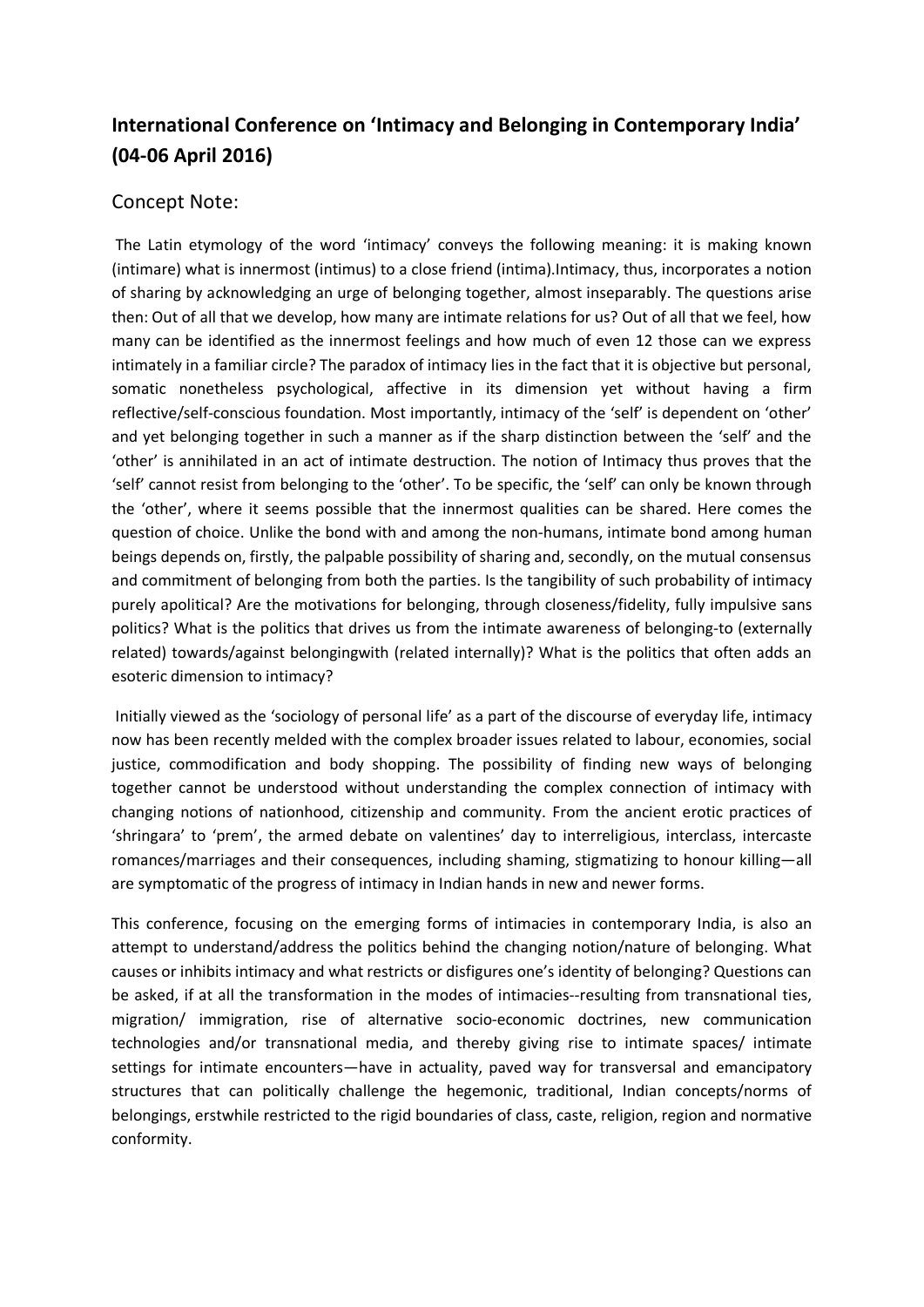Specifically, these are the questions we are asking: What are the benefits and challenges of crosscultural/unconventional/non-human intimacies? What is/possibly be the politics of belonging if the contemporary forms of intimacies ever attempt in the intersecting of the issues related to geographical location/ethnicities, class, race, disability, age, (dalit/tribal)subalternity, (religious/ 13 gender and sexual) minority and thereby aim at germinating alternative sub-cultural praxes? Can one relate the emerging trends of belonging in India with the concepts of intellectual intimacy, spiritual intimacy and the intimacy of the past through memory? Is there an essential politics behind the fusions of intimacy, commodification, bodies, labour, care, and social justice? How can one apprehend the politics and possibilities of the transformation from naming and relating— like friend, companion, lover, partner, spouse—to poly-amorous desires, dissident eroticism, anonymous/unnamed bonding or even collective belonging in a temporal manner? How can one also make sense of intimacy's paradoxes, such as domestic violence?

An International Conference on 'Intimacy and Belonging in Contemporary India' was organized during 04-06 April 2016 at IIAS. Dr.Kaustav Chakraborty, Fellow, IIAS was the Convener of the seminar. The welcome address was given by Professor Chetan Singh, Director, IIAS. Dr.Kaustav Chakraborty, Convener of the seminar gave introductory remarks. Inaugural Address was given by Dr. Sudhir Kakar, Pulwado Pequeno, Benaulim, Goa.

PARTICIPANTS:

- Dr. Sudhir Kakar, Pulwado Pequeno, Benaulim, Goa.
- Dr. G. Amarjit Sharma, North East India Studies Programme, School of Social Sciences, Jawaharlal Nehru University, New Delhi
- Ms. Juhi Sidharth, Plot no. 87, Sector 8, Gandhinagar, Gujarat
- Dr. Vebhuti Duggal, Department of English, Zakir Husain Delhi Collage (Evening), University of Delhi, New Delhi
- Dr. Pranta Pratik Patnaik, Department of Culture & Media Studies, School of Social Sciences, Central University of Rajasthan, Rajasthan
- Professor Radhika Raj, Tata Institute of Social Sciences, Mumbai
- Dr. R Umamaheshwari, Fellow, IIAS, Shimla
- Dr. Kaustav Chakraborty, Fellow, IIAS
- Dr. Malemnganba Ningthoujam Meetei, Fellow, IIAS, Shimla
- Dr. Geeta Patel, Sector- 15A, Flat 4B, Super Delux Flats, Noida, UP
- Professor Isabelle Clark-Deces, Department of Anthropology, Princeton University, Princeton, NJ 08544, USA
- Professor Frederick Smith, Department of Religious Studies, University of Iowa, Iowa City, IA 52242, USA
- Mr. Sayan Bhattacharya, Jadavpur University, Kolkata
- Professor Priyambada Sarkar, Department of Philosophy, University of Calcutta, Kolkata